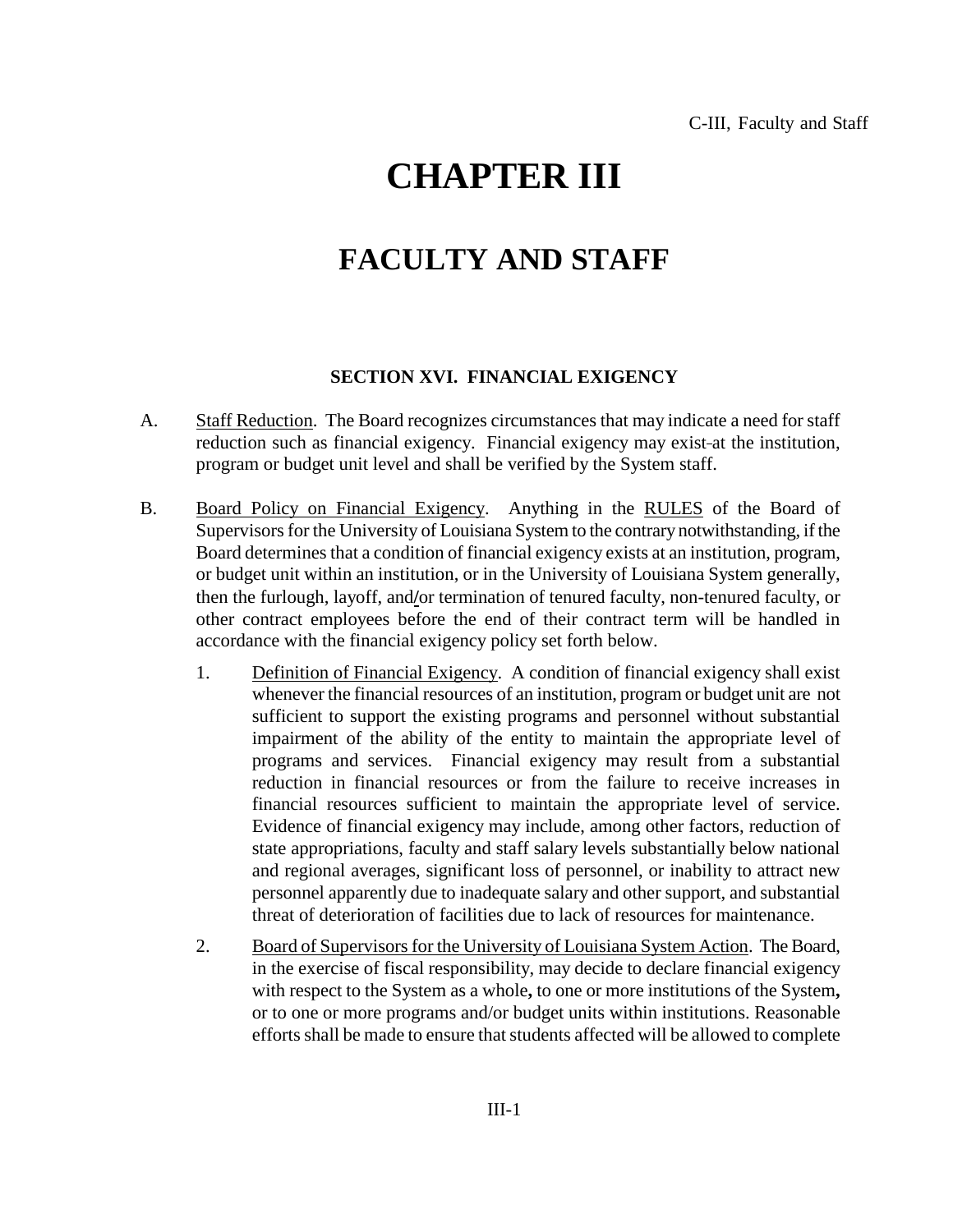their programs, within the limits of budgetary restraints, at the institution or by transfer to another institution.

A declaration of financial exigency shall represent a determination by the Board, upon recommendation of the institution president and System President, that the financial condition of the System, an institution, program, or budget unit has reached a crisis in which the entity must carefully reexamine its priorities and reduce programs or personnel or both to effect a cost savings sufficient to alleviate the financial exigency.

The determination of financial exigency affecting the System, institution**,**  program or budget unit shall be the sole responsibility of the Board. However, the president of an institution, after consultation with representative faculty members and approval by the System President, may request such a determination by the Board through the System President. When such determinations are made, this policy, along with any implementing procedures, will take precedence over those applicable Board policies that govern normal operating procedures. Implementation of a declaration of financial exigency by the Board shall be developed with the understanding that action taken will be consistent with the basic mission of the System to provide the best possible education, research, and public service.

3. Implementation of Declaration of Financial Exigency. Upon a declaration of financial exigency by the Board, the president of each institution, after consultation with representative faculty and staff, and approval by the System President, shall determine whether furloughs, layoffs, and**/**or terminations are required and which employees will be affected. This determination shall be made in accordance with procedures established by the System President, and approved by the Board, which will give primary consideration to the maintenance of a sound and balanced educational program that is consistent with the functions and responsibilities of the institution. The procedure should also give priority to tenured faculty over non-tenured faculty in retention.

Faculty and other employees under contract who are furloughed, laid off, and/or terminated before the end of their contract terms for reasons of financial exigency shall, whenever possible, be notified at least 90 days in advance of the date of the furlough, layoff, and/or termination. Notice shall be in writing and shall be delivered personally or by certified mail, with return receipt requested. Notice shall be complete upon delivery or mailing and shall include:

- (a) a statement of the conditions requiring furlough, layoff, and/or termination;
- (b) a general description of procedures followed in making the decision;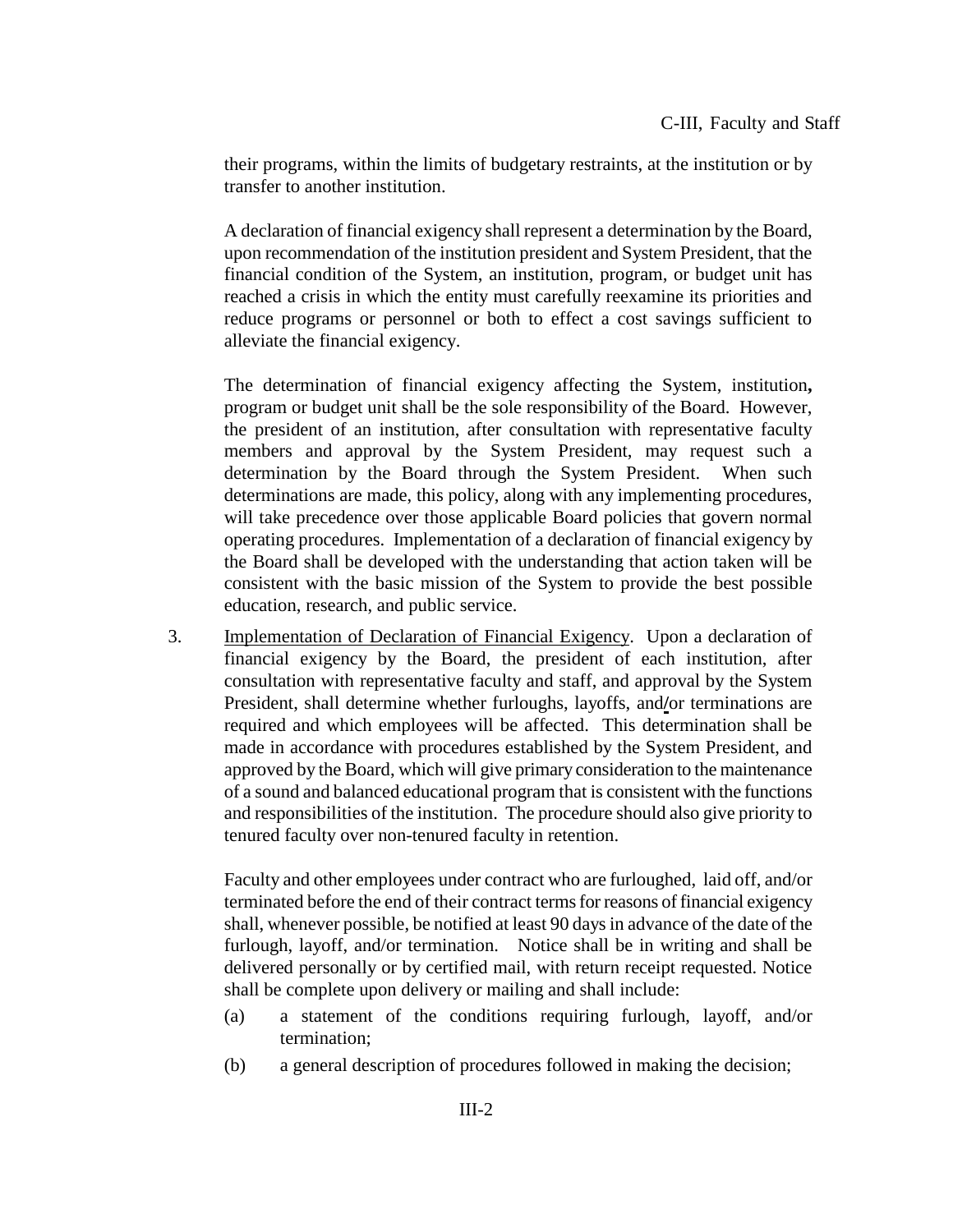- (c) a statement of the employee's right to respond orally and in writing to a designated official or committee of the institution;
- (d) the employee's right to a review by the institution president within the time specified in the notice as to the reasons for the furlough, layoff, and/or termination; and
- (e) the employee(s) shall also have the right, upon written request within 20 days from the date of notification of the final decision of the institution president, to apply in writing to the System office for a review of the decision.

The term "furlough," as used in this policy, is defined as temporary leave without pay for any employee, including tenured faculty members, non-tenured faculty, or other contracted employees, before the end of their contract term. The term "layoff," as used in this policy, is defined as the temporary dismissal of any employee, including tenured faculty members, non-tenured faculty, or other contracted employees, before the end of their contract term. Layoffs may lead to eventual termination. Layoffs and/or terminations may occur within a program or budget unit of an institution without a net loss of faculty members or other personnel at the institution. Specifically, layoffs and/or terminations in some programs or budget units may occur with simultaneous authorization of new positions for different duties in other units, depending upon the needs of such units.

- 4. Approval Required. Anything in the regulations of the Board notwithstanding, if the Board declares financial exigency, either at an institution, program or budget unit, or in the System, as provided in (3) above, program modifications or discontinuances recommended by the institution and approved by the System President must be approved by the Board. With respect to the implementation of such program and/or budget unit modifications or discontinuances upon a declaration of financial exigency, decisions with respect to furlough, layoff, and/or termination of any tenured faculty, non-tenured faculty, or other contract employee before the end of their contract term must be approved by the institution president and the System President, and the decisions are final upon approval of the System President. Review of such decisions by the Board is at its sole discretion.
- 5. Termination of Financial Exigency. Financial exigency shall terminate either at the end of the fiscal year, or after one calendar year, depending upon the financial state of the institution, program or budget unit at the end of the fiscal year.